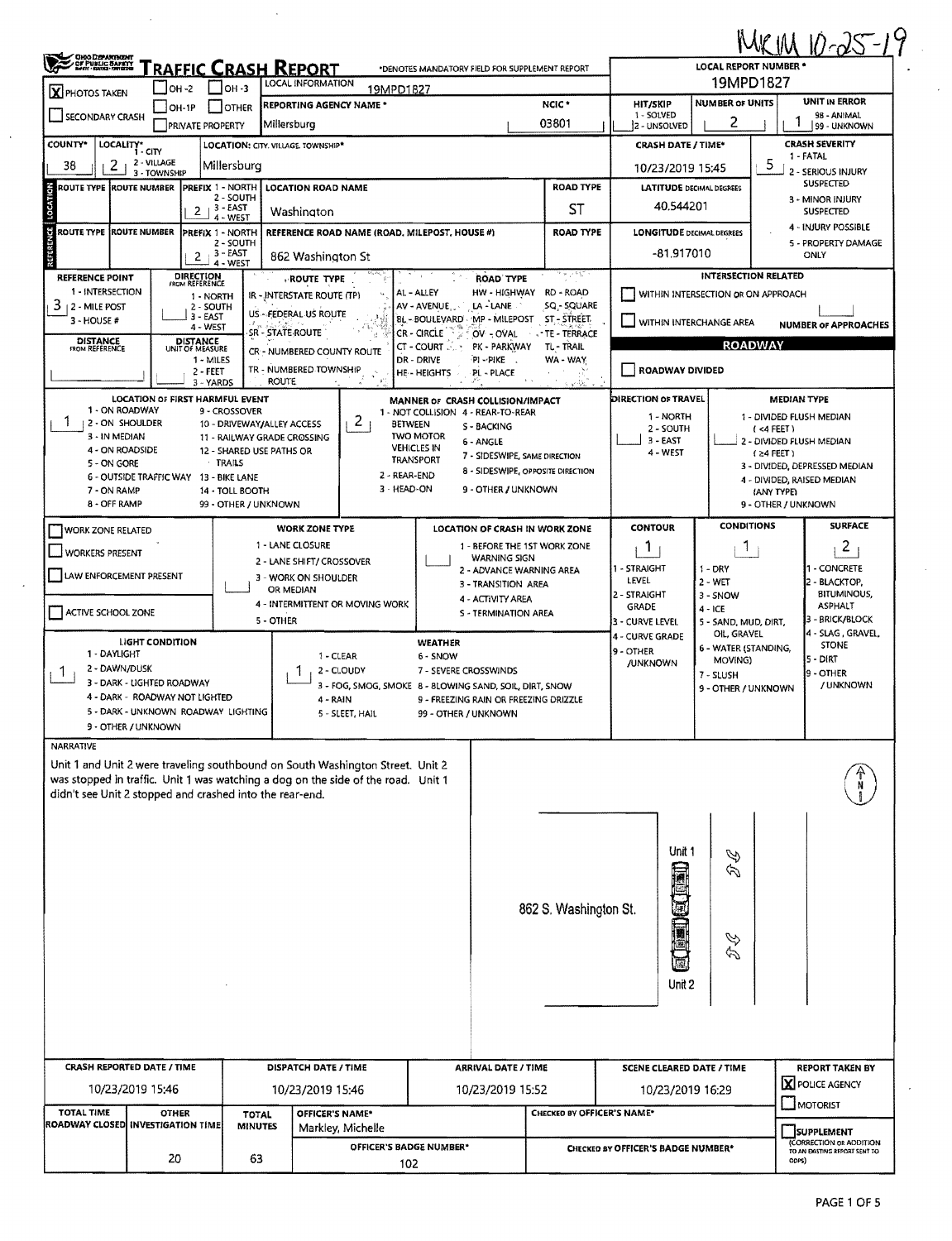|                                  | OHIO DEPARTMENT                                             |                                                          |                                                                                             |                                             |                                                 |                                                   |                                               | <b>LOCAL REPORT NUMBER</b>                                           |  |  |  |  |  |
|----------------------------------|-------------------------------------------------------------|----------------------------------------------------------|---------------------------------------------------------------------------------------------|---------------------------------------------|-------------------------------------------------|---------------------------------------------------|-----------------------------------------------|----------------------------------------------------------------------|--|--|--|--|--|
|                                  | <b>DF PUBLIC GATETY</b>                                     |                                                          |                                                                                             |                                             |                                                 |                                                   | 19MPD1827                                     |                                                                      |  |  |  |  |  |
| UNIT <sub>#</sub>                | OWNER NAME: LAST, FIRST, MIDDLE (CI SAME AS DRIVER)         |                                                          |                                                                                             |                                             |                                                 | OWNER PHONE:INCLUDE AREA CODE (E) SAME AS DRIVER) | <b>DAMAGE</b>                                 |                                                                      |  |  |  |  |  |
|                                  | BAKER, STEPHANIE, N                                         |                                                          |                                                                                             |                                             | 330-473-8132                                    |                                                   | <b>DAMAGE SCALE</b>                           |                                                                      |  |  |  |  |  |
|                                  | OWNER ADDRESS: STREET, CITY, STATE, ZIP ( E SAME AS DRIVER) |                                                          |                                                                                             |                                             |                                                 |                                                   | 1 - NONE                                      | 3 - FUNCTIONAL DAMAGE                                                |  |  |  |  |  |
|                                  | 39274 TR 92, KILLBUCK, OH, 44637                            |                                                          |                                                                                             |                                             |                                                 |                                                   | 4<br>2 - MINOR DAMAGE<br>4 - DISABLING DAMAGE |                                                                      |  |  |  |  |  |
|                                  | <b>COMMERCIAL CARRIER; NAME, ADDRESS, CITY, STATE, ZIP</b>  |                                                          |                                                                                             | COMMERCIAL CARRIER PHONE: INCLUDE AREA CODE |                                                 |                                                   | 9 - UNKNOWN                                   |                                                                      |  |  |  |  |  |
|                                  |                                                             |                                                          |                                                                                             |                                             |                                                 |                                                   | DAMAGED AREA(S)<br>INDICATE ALL THAT APPLY    |                                                                      |  |  |  |  |  |
|                                  | LP STATE   LICENSE PLATE #                                  |                                                          | <b>VEHICLE IDENTIFICATION #</b>                                                             |                                             | <b>VEHICLE YEAR</b>                             | <b>VEHICLE MAKE</b><br><b>FORD</b>                |                                               |                                                                      |  |  |  |  |  |
| OH                               | GAW9047<br><b>INSURANCE COMPANY</b>                         |                                                          | 1FMCU9HX9DUC52993<br><b>INSURANCE POLICY #</b>                                              |                                             | 2013<br><b>COLOR</b>                            | <b>VEHICLE MODEL</b>                              |                                               |                                                                      |  |  |  |  |  |
| <b>X</b> INSURANCE               | WAYNE MUTAL                                                 |                                                          | PAP0236256                                                                                  |                                             | SIL                                             | <b>ESCAPE</b>                                     |                                               |                                                                      |  |  |  |  |  |
|                                  | <b>TYPE OF USE</b>                                          |                                                          | <b>US DOT #</b>                                                                             |                                             | TOWED BY: COMPANY NAME                          |                                                   |                                               |                                                                      |  |  |  |  |  |
| COMMERCIAL                       | GOVERNMENT                                                  | IN EMERGENCY<br><b>RESPONSE</b>                          |                                                                                             |                                             | <b>BULLY DAWGS</b><br><b>HAZARDOUS MATERIAL</b> |                                                   |                                               |                                                                      |  |  |  |  |  |
| <b>INTERLOCK</b><br>DEVICE       | <b>HIT/SKIP UNIT</b>                                        | # OCCUPANTS                                              | <b>VEHICLE WEIGHT GVWR/GCWR</b><br>1 - <10K LBS.                                            |                                             | <b>MATERIAL</b><br>CLASS <sup>#</sup>           | PLACARD ID #                                      |                                               |                                                                      |  |  |  |  |  |
| EQUIPPED                         |                                                             |                                                          | 2 - 10,001 - 26K LBS.<br>$3 - 26K$ LBS.                                                     |                                             | RELEASED<br>PLACARD                             |                                                   |                                               |                                                                      |  |  |  |  |  |
|                                  | 1 - PASSENGER CAR                                           | 6 - VAN (9-15 SEATS)                                     | 12 - GOLF CART                                                                              |                                             | 18 - LIMO (LIVERY VEHICLE)                      | 23 - PEDESTRIAN/SKATER                            |                                               |                                                                      |  |  |  |  |  |
| 3                                | 2 - PASSENGER VAN<br>(MINIVAN)                              | 7 - MOTORCYCLE 2-WHEELED<br>8 - MOTORCYCLE 3-WHEELED     | 13 - SNOWMOBILE<br>14 - SINGLE UNIT                                                         |                                             | 19 - BUS (16+ PASSENGERS)                       | 24 - WHEELCHAIR (ANY TYPE)                        |                                               |                                                                      |  |  |  |  |  |
|                                  | UNIT TYPE 3 - SPORT UTILITY                                 | 9 - AUTOCYCLE                                            | TRUCK                                                                                       | 20 - OTHER VEHICLE<br>21 - HEAVY EQUIPMENT  |                                                 | 2S - OTHER NON-MOTORIST<br>26 - BICYCLE           |                                               |                                                                      |  |  |  |  |  |
|                                  | VEHICLE<br>4 - PICK UP                                      | 10 - MOPED OR MOTORIZED<br><b>BICYCLE</b>                | 15 - SEMI-TRACTOR<br>16 - FARM EQUIPMENT                                                    |                                             | 22 - ANIMAL WITH RIDER OR                       | 27 - TRAIN                                        |                                               |                                                                      |  |  |  |  |  |
|                                  | S - CARGO VAN                                               | 11 - ALL TERRAIN VEHICLE                                 | 17 - MOTORHOME                                                                              |                                             | ANIMAL-DRAWN VEHICLE                            | 99 - UNKNOWN OR HIT/SKIP                          |                                               |                                                                      |  |  |  |  |  |
|                                  | <b>(ATVAUTV)</b><br># or TRAILING UNITS                     |                                                          |                                                                                             |                                             |                                                 |                                                   | 12                                            | 12                                                                   |  |  |  |  |  |
| <b>VEHICLE</b>                   | WAS VEHICLE OPERATING IN AUTONOMOUS                         |                                                          | 0 - NO AUTOMATION                                                                           |                                             | 3 - CONDITIONAL AUTOMATION 9 - UNKNOWN          |                                                   |                                               |                                                                      |  |  |  |  |  |
|                                  | MODE WHEN CRASH OCCURRED?                                   | 0                                                        | 1 - DRIVER ASSISTANCE                                                                       |                                             | 4 - HIGH AUTOMATION                             |                                                   |                                               |                                                                      |  |  |  |  |  |
|                                  | 1-YES 2-NO 9-OTHER / UNKNOWN                                |                                                          | AUTONOMOUS 2 - PARTIAL AUTOMATION 5 - FULL AUTOMATION                                       |                                             |                                                 |                                                   |                                               |                                                                      |  |  |  |  |  |
|                                  |                                                             | MODE LEVEL                                               |                                                                                             |                                             |                                                 |                                                   |                                               |                                                                      |  |  |  |  |  |
|                                  | 1 - NONE<br>2 - TAXI                                        | 6 - BUS - CHARTER/TOUR<br>7 - BUS - INTERCITY            | 11 - FIRE<br>12 - MILITARY                                                                  | 16 - FARM                                   | 17 - MOWING                                     | 21 - MAIL CARRIER<br>99 - OTHER / UNKNOWN         |                                               |                                                                      |  |  |  |  |  |
|                                  | 3 - ELECTRONIC RIDE<br><b>SHARING</b>                       | 8 - BUS - SHUTTLE                                        | 13 - POLICE                                                                                 |                                             | 18 - SNOW REMOVAL                               |                                                   |                                               |                                                                      |  |  |  |  |  |
| SPECIAL                          | FUNCTION 4 - SCHOOL TRANSPORT                               | 9 - BUS - OTHER<br>10 - AMBULANCE                        | 14 - PUBLIC UTILITY<br>15 - CONSTRUCTION EQUIP,                                             |                                             | 19 - TOWING<br>20 - SAFETY SERVICE              |                                                   |                                               |                                                                      |  |  |  |  |  |
|                                  | 5 - BUS - TRANSIT/COMMUTER                                  |                                                          |                                                                                             |                                             | PATROL                                          |                                                   |                                               | 12                                                                   |  |  |  |  |  |
|                                  | 1 - NO CARGO 8ODY TYPE                                      | 4 - LOGGING                                              | 7 - GRAIN/CHIPS/GRAVEL                                                                      | 11 - DUMP                                   |                                                 | 99 - OTHER / UNKNOWN                              |                                               |                                                                      |  |  |  |  |  |
| CARGO                            | / NOT APPLICABLE<br>2 - BUS                                 | <b>S - INTERMODAL</b><br><b>CONTAINER CHASSIS</b>        | 8 - POLE<br>9 - CARGO TANK                                                                  |                                             | 12 - CONCRETE MIXER<br>13 - AUTO TRANSPORTER    |                                                   |                                               |                                                                      |  |  |  |  |  |
| <b>BODY</b>                      | 3 - VEHICLE TOWING<br>ANOTHER MOTOR VEHICLE                 | 6 - CARGOVAN<br>/ENCLOSED BOX                            | 10 - FLAT 8ED                                                                               |                                             | 14 - GARBAGE/REFUSE                             |                                                   |                                               | 9<br>9                                                               |  |  |  |  |  |
| TYPE                             | 1 - TURN SIGNALS                                            | 4 - BRAKES                                               |                                                                                             |                                             |                                                 |                                                   |                                               | Θ                                                                    |  |  |  |  |  |
|                                  | 2 - HEAD LAMPS                                              | <b>5 - STEERING</b>                                      | 7 - WORN OR SLICK TIRES<br><b>8 - TRAILER EQUIPMENT</b>                                     |                                             | 9 - MOTOR TROUBLE<br>10 - DISABLED FROM PRIOR   | 99 - OTHER / UNKNOWN                              |                                               |                                                                      |  |  |  |  |  |
| <b>VEHICLE</b><br><b>DEFECTS</b> | 3 - TAIL LAMPS                                              | <b>6 - TIRE BLOWOUT</b>                                  | DEFECTIVE                                                                                   |                                             | <b>ACCIDENT</b>                                 |                                                   |                                               |                                                                      |  |  |  |  |  |
|                                  | 1 - INTERSECTION -                                          |                                                          |                                                                                             |                                             |                                                 | 99 - OTHER / UNKNOWN                              | $\Box$ - NO DAMAGE [ 0 ]                      | J- UNDERCARRIAGE [ 14 ]                                              |  |  |  |  |  |
|                                  | MARKED CROSSWALK                                            | 4 - MIDBLOCK -<br>MARKED CROSSWALK                       | 7 - SHOULDER/ROADSIDE<br><b>8 - SIDEWALK</b>                                                |                                             | 10 - DRIVEWAY ACCESS<br>11 - SHARED USE PATHS   |                                                   | $X - TOP [13]$                                | $\Box$ - ALL AREAS [ 15 ]                                            |  |  |  |  |  |
| NON-<br>MOTORIST                 | 2 - INTERSECTION -<br>UNMARKED CROSSWALK                    | S - TRAVEL LANE -<br>OTHER LOCATION                      | 9 - MEDIAN/CROSSING                                                                         |                                             | <b>OR TRAILS</b><br>12 - FIRST RESPONDER        |                                                   |                                               | - UNIT NOT AT SCENE [16]                                             |  |  |  |  |  |
| LOCATION                         | 3 INTERSECTION OTHER                                        | <b>6 - BICYCLE LANE</b>                                  | <b>ISLAND</b>                                                                               |                                             | AT INCIDENT SCENE                               |                                                   |                                               |                                                                      |  |  |  |  |  |
|                                  | 1 - NON-CONTACT                                             | 1 - STRAIGHT AHEAD<br>2 - BACKING                        | LEAVING TRAFFIC<br>LANE                                                                     |                                             | 15 - WALKING, RUNNING,<br>JOGGING, PLAYING      | 21 - STANDING OUTSIDE<br>DISABLED VEHICLE         |                                               | <b>INITIAL POINT OF CONTACT</b>                                      |  |  |  |  |  |
| 3                                | 2 - NON-COLLISION                                           | 3 - CHANGING LANES<br>4 - OVERTAKING/PASSING             | 10 - PARKED<br>11 - SLOWING OR STOPPED                                                      |                                             | 16 - WORKING<br>17 - PUSHING VEHICLE            | 99 - OTHER / UNKNOWN                              | 0 - NO DAMAGE<br>12                           | 14 - UNDERCARRIAGE<br>1-12 - REFER TO UNIT 15 - VEHICLE NOT AT SCENE |  |  |  |  |  |
| ACTION                           | 3 - STRIKING<br>4 - STRUCK                                  | PRE-CRASH S - MAKING RIGHT TURN                          | IN TRAFFIC                                                                                  |                                             | 18 - APPROACHING OR                             |                                                   | <b>DIAGRAM</b><br>99 - UNKNOWN                |                                                                      |  |  |  |  |  |
|                                  | 5 - BOTH STRIKING                                           | <b>ACTIONS 6 - MAKING LEFT TURN</b><br>7 - MAKING U-TURN | 12 - DRIVERLESS<br>13 - NEGOTIATING A CURVE                                                 |                                             | LEAVING VEHICLE<br>19 - STANDING                |                                                   | 13 - TOP                                      |                                                                      |  |  |  |  |  |
|                                  | & STRUCK                                                    | <b>B - ENTERING TRAFFIC</b>                              | 14 - ENTERING OR CROSSING 20 - OTHER NON-MOTORIST                                           |                                             |                                                 |                                                   |                                               |                                                                      |  |  |  |  |  |
|                                  | 9 - OTHER / UNKNOWN<br>1 - NONE                             | LANE                                                     | SPECIFIED LOCATION<br>8 - FOLLOWING TOO CLOSE 13 - IMPROPER START FROM                      |                                             | 18 - OPERATING DEFECTIVE                        | 23 - OPENING DOOR INTO                            |                                               | TRAFFIC                                                              |  |  |  |  |  |
|                                  | 2 - FAILURE TO YIELD                                        | /ACDA                                                    | A PARKED POSITION                                                                           |                                             | <b>EQUIPMENT</b>                                | <b>ROADWAY</b>                                    | <b>TRAFFICWAY FLOW</b><br>1 - ONE-WAY         | TRAFFIC CONTROL<br>1 - ROUNDABOUT 4 - STOP SIGN                      |  |  |  |  |  |
| 8                                | 3 - RAN RED LIGHT<br>4 - RAN STOP SIGN                      | 9 - IMPROPER LANE<br>CHANGE                              | 14 - STOPPED OR PARKED<br><b>ILLEGALLY</b>                                                  |                                             | 19 - LOAD SHIFTING<br>/FALLING/SPILLING         | 99 - OTHER IMPROPER<br><b>ACTION</b>              | 2 - TWO-WAY                                   | 2 - SIGNAL<br>5 - YIELD SIGN<br>ь                                    |  |  |  |  |  |
|                                  | S - UNSAFE SPEED<br>CONTRIBUTING 6 - IMPROPER TURN          | 10 - IMPROPER PASSING<br>11 - DROVE OFF ROAD             | 15 - SWERVING TO AVOID<br>16 - WRONG WAY                                                    |                                             | 20 - IMPROPER CROSSING<br>21 - LYING IN ROADWAY |                                                   | $\overline{2}$                                | 3 - FLASHER<br><b>6 - NO CONTROL</b>                                 |  |  |  |  |  |
| $5051M_{\odot}$                  | CIRCUMSTANCES <sub>7</sub> . LEFT OF CENTER                 | 12 - IMPROPER BACKING                                    | 17 - VISION OBSTRUCTION                                                                     |                                             | 22 - NOT DISCERNIBLE                            |                                                   | # OF THROUGH LANES                            | <b>RAIL GRADE CROSSING</b>                                           |  |  |  |  |  |
| <b>SEOUENCE OF EVENTS</b>        |                                                             |                                                          |                                                                                             |                                             |                                                 |                                                   | ON ROAD                                       | 1 - NOT INVLOVED                                                     |  |  |  |  |  |
| $\overline{E}$                   | £.  .                                                       |                                                          | EVENTS                                                                                      |                                             |                                                 |                                                   | 2                                             | 2 - INVOLVED-ACTIVE CROSSING<br>3 - INVOLVED-PASSIVE CROSSING        |  |  |  |  |  |
| 20                               | 1 - OVERTURN/ROLLOVER<br>2 - FIRE/EXPLOSION                 | 7 - SEPARATION OF UNITS<br>8 - RAN OFF ROAD RIGHT        | 12 - DOWNHILL RUNAWAY 19 - ANIMAL -OTHER<br>13 - OTHER NON-COLLISION  20 - MOTOR VEHICLE IN |                                             |                                                 | 23 - STRUCK BY FALLING,<br>SHIFTING CARGO OR      |                                               |                                                                      |  |  |  |  |  |
|                                  | 3 - IMMERSION                                               | 9 - RAN OFF ROAD LEFT                                    | 14 - PEDESTRIAN                                                                             |                                             | <b>TRANSPORT</b>                                | ANYTHING SET IN<br>MOTION BY A MOTOR              |                                               | UNIT / NON-MOTORIST DIRECTION                                        |  |  |  |  |  |
| 2                                | 4 - JACKKNIFE<br>5 - CARGO / EQUIPMENT                      | 10 - CROSS MEDIAN<br>11 - CROSS CENTERLINE -             | 15 - PEDALCYCLE<br>16 - RAILWAY VEHICLE                                                     |                                             | 21 - PARKED MOTOR<br>VEHICLE                    | VEHICLE<br>24 - OTHER MOVABLE                     |                                               | 1 - NORTH<br>5 - NORTHEAST<br>2 - SOUTH<br>6 - NORTHWEST             |  |  |  |  |  |
|                                  | LOSS OR SHIFT<br>6 - EQUIPMENT FAILURE                      | OPPOSITE DIRECTION<br>OF TRAVEL                          | 17 - ANIMAL - FARM<br>18 - ANIMAL - DEER                                                    |                                             | 22 - WORK ZONE<br>MAINTENANCE                   | OBJECT                                            |                                               | $3 - EAST$<br>7 - SOUTHEAST<br>2                                     |  |  |  |  |  |
| 3                                |                                                             |                                                          |                                                                                             |                                             | EQUIPMENT                                       |                                                   | TO I<br>FROM                                  | 4 - WEST<br><b>B-SOUTHWEST</b><br>9 - OTHER / UNKNOWN                |  |  |  |  |  |
|                                  | 25 - IMPACT ATTENUATOR 31 - GUARDRAIL END                   |                                                          | <b>COLLISION WITH FIXED OBJECT - STRUCK</b><br>38 - OVERHEAD SIGN POST                      |                                             | 45 - EMBANKMENT                                 | 52 - BUILDING                                     |                                               |                                                                      |  |  |  |  |  |
|                                  | / CRASH CUSHION<br>26 - BRIDGE OVERHEAD                     | 32 - PORTABLE BARRIER<br>33 - MEDIAN CABLE BARRIER       | 39 - LIGHT / LUMINARIES<br><b>SUPPORT</b>                                                   | 46 - FENCE                                  | 47 - MAILBOX                                    | 53 - TUNNEL<br>54 - OTHER FIXED                   | UNIT SPEED                                    | DETECTED SPEED                                                       |  |  |  |  |  |
|                                  | <b>STRUCTURE</b><br>27 - BRIDGE PIER OR                     | 34 - MEDIAN GUARDRAIL<br>BARRIER                         | 40 - UTILITY POLE<br>41 - OTHER POST, POLE                                                  | <b>48 - TREE</b>                            | 49 - FIRE HYDRANT                               | OBJECT<br>99 - OTHER / UNKNOWN                    | 15                                            | 1 - STATED / ESTIMATED SPEED                                         |  |  |  |  |  |
|                                  | <b>ABUTMENT</b>                                             | 35 - MEDIAN CONCRETE                                     | OR SUPPORT                                                                                  |                                             | <b>SO - WORK ZONE</b><br><b>MAINTENANCE</b>     |                                                   |                                               |                                                                      |  |  |  |  |  |
|                                  | 28 - BRIDGE PARAPET<br>29 - BRIDGE RAIL                     | <b>BARRIER</b><br>36 - MEDIAN OTHER BARRIER 43 - CURB    | 42 - CULVERT                                                                                |                                             | EQUIPMENT                                       |                                                   | <b>POSTEO SPEED</b>                           | 2 - CALCULATED / EDR                                                 |  |  |  |  |  |
|                                  | 30 - GUARDRAIL FACE                                         | 37 - TRAFFIC SIGN POST                                   | 44 - DITCH                                                                                  | 51 - WALL                                   |                                                 |                                                   |                                               | 3 - UNDETERMINED                                                     |  |  |  |  |  |
|                                  | FIRST HARMFUL EVENT                                         |                                                          | <b>MOST HARMFUL EVENT</b>                                                                   |                                             |                                                 |                                                   | 35                                            |                                                                      |  |  |  |  |  |

 $\bar{\bar{z}}$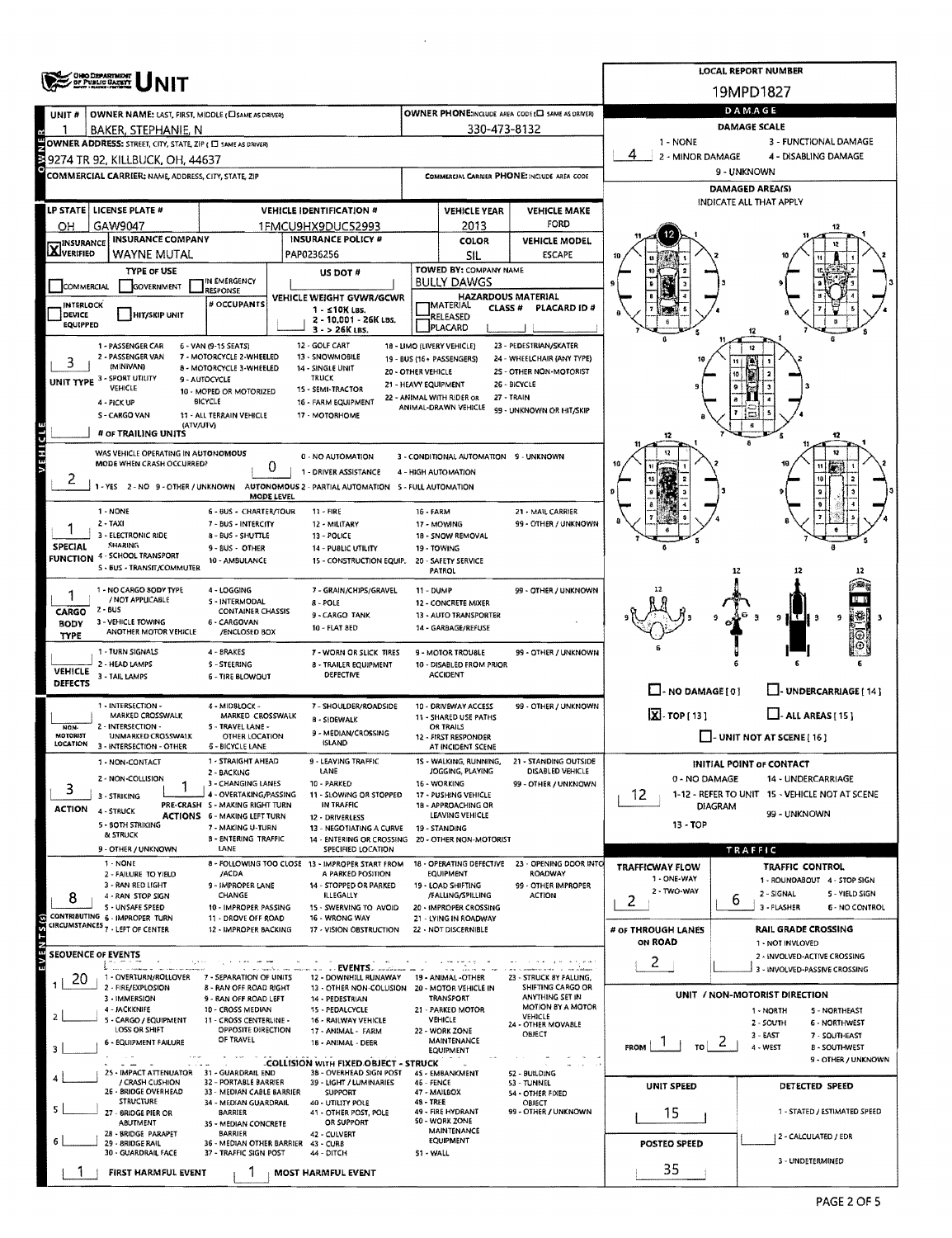|                                   |                                                                    |                                                       |                                                                                          |                                                          |                                                    |                                                       |                                               | <b>LOCAL REPORT NUMBER</b>                                           |  |  |  |  |  |
|-----------------------------------|--------------------------------------------------------------------|-------------------------------------------------------|------------------------------------------------------------------------------------------|----------------------------------------------------------|----------------------------------------------------|-------------------------------------------------------|-----------------------------------------------|----------------------------------------------------------------------|--|--|--|--|--|
|                                   | <b>CHIO DIZARTMENT</b><br>OF PUBLIC SAFETY                         |                                                       |                                                                                          |                                                          |                                                    |                                                       |                                               | 19MPD1827                                                            |  |  |  |  |  |
| UNIT#                             | OWNER NAME: LAST, FIRST, MIDDLE (CI SAME AS DRIVER)                |                                                       |                                                                                          |                                                          |                                                    | OWNER PHONE:INCLUDE AREA CODE (L) SAME AS DRIVERY     | DAMAGE                                        |                                                                      |  |  |  |  |  |
| z                                 | GOUDY, BRANDON, W                                                  |                                                       |                                                                                          |                                                          | 330-231-7625                                       |                                                       | <b>DAMAGE SCALE</b>                           |                                                                      |  |  |  |  |  |
|                                   | OWNER ADDRESS: STREET, CITY, STATE, ZIP ( E SAME AS DRIVER)        |                                                       |                                                                                          |                                                          |                                                    |                                                       | 1 - NONE<br>3 - FUNCTIONAL DAMAGE             |                                                                      |  |  |  |  |  |
| 3                                 | 644 S. WASHINGTON ST. MILLERSBURG. OH. 44654                       |                                                       |                                                                                          |                                                          |                                                    |                                                       | 2<br>2 - MINOR DAMAGE<br>4 - DISABLING DAMAGE |                                                                      |  |  |  |  |  |
|                                   | COMMERCIAL CARRIER: NAME, ADDRESS, CITY, STATE, ZIP                |                                                       |                                                                                          |                                                          |                                                    | COMMERCIAL CARRIER PHONE: INCLUDE AREA CODE           | 9 - UNKNOWN<br><b>DAMAGED AREA(S)</b>         |                                                                      |  |  |  |  |  |
|                                   |                                                                    |                                                       |                                                                                          |                                                          |                                                    |                                                       | INDICATE ALL THAT APPLY                       |                                                                      |  |  |  |  |  |
|                                   | LP STATE   LICENSE PLATE #                                         |                                                       | <b>VEHICLE IDENTIFICATION #</b>                                                          |                                                          | <b>VEHICLE YEAR</b>                                | <b>VEHICLE MAKE</b><br>HONDA                          |                                               |                                                                      |  |  |  |  |  |
| он<br><b>INSURANCE</b>            | HTY7746<br><b>INSURANCE COMPANY</b>                                |                                                       | 5FNYF6H83GB027171<br><b>INSURANCE POLICY #</b>                                           |                                                          | 2016<br>COLOR                                      | <b>VEHICLE MODEL</b>                                  |                                               |                                                                      |  |  |  |  |  |
| <b>J</b> VERIFIED                 | PROGRESSIVE                                                        |                                                       |                                                                                          |                                                          | <b>WHI</b>                                         | PILOT                                                 |                                               |                                                                      |  |  |  |  |  |
|                                   | <b>TYPE OF USE</b>                                                 |                                                       | <b>US DOT #</b>                                                                          |                                                          | TOWED BY: COMPANY NAME                             |                                                       |                                               |                                                                      |  |  |  |  |  |
| <b>COMMERCIAL</b>                 | GOVERNMENT                                                         | IN EMERGENCY<br>RESPONSE                              | VEHICLE WEIGHT GVWR/GCWR                                                                 |                                                          |                                                    | <b>HAZARDOUS MATERIAL</b>                             |                                               |                                                                      |  |  |  |  |  |
| <b>INTERLOCK</b><br><b>DEVICE</b> | HIT/SKIP UNIT                                                      | # OCCUPANTS                                           | $1 - 510K$ LBS.                                                                          |                                                          | <b>IMATERIAL</b><br>CLASS <sup>#</sup><br>RELEASED | PLACARD ID #                                          |                                               |                                                                      |  |  |  |  |  |
| EQUIPPED                          |                                                                    | 2                                                     | 2 - 10.001 - 26K LBS.<br>$3 - 26K$ LBS.                                                  |                                                          | PLACARD                                            |                                                       |                                               |                                                                      |  |  |  |  |  |
|                                   | 1 - PASSENGER CAR                                                  | 6 - VAN (9-1S SEATS)                                  | 12 - GOLF CART                                                                           |                                                          | 18 - LIMO (LIVERY VEHICLE)                         | 23 - PEDESTRIAN/SKATER                                |                                               |                                                                      |  |  |  |  |  |
|                                   | 2 - PASSENGER VAN<br>(MINIVAN)                                     | 7 - MOTORCYCLE 2-WHEELED<br>8 - MOTORCYCLE 3-WHEELED  | 13 - SNOWMOBILE<br>14 - SINGLE UNIT                                                      | 20 - OTHER VEHICLE                                       | 19 - BUS (16+ PASSENGERS)                          | 24 - WHEELCHAIR (ANY TYPE)<br>25 - OTHER NON-MOTORIST |                                               |                                                                      |  |  |  |  |  |
|                                   | UNIT TYPE 3 - SPORT UTILITY<br>VEHICLE                             | 9 - AUTOCYCLE                                         | <b>TRUCK</b><br>1S - SEMI-TRACTOR                                                        | 21 - HEAVY EQUIPMENT                                     |                                                    | 26 - BICYCLE                                          |                                               |                                                                      |  |  |  |  |  |
|                                   | 4 - PICK UP                                                        | 10 - MOPED OR MOTORIZED<br>BICYCLE                    | 16 - FARM EQUIPMENT                                                                      |                                                          | 22 - ANIMAL WITH RIDER OR<br>ANIMAL-DRAWN VEHICLE  | 27 - TRAIN                                            |                                               |                                                                      |  |  |  |  |  |
|                                   | S - CARGO VAN<br>(ATV/UTV)                                         | 11 - ALL TERRAIN VEHICLE                              | 17 - MOTORHOME                                                                           |                                                          |                                                    | 99 - UNKNOWN OR HIT/SKIP                              |                                               |                                                                      |  |  |  |  |  |
|                                   | # OF TRAILING UNITS                                                |                                                       |                                                                                          |                                                          |                                                    |                                                       |                                               | 12                                                                   |  |  |  |  |  |
| <b>VEHICLE</b>                    | WAS VEHICLE OPERATING IN AUTONOMOUS<br>MODE WHEN CRASH OCCURRED?   |                                                       | 0 - NO AUTOMATION                                                                        |                                                          | 3 - CONDITIONAL AUTOMATION 9 - UNKNOWN             |                                                       |                                               | 12                                                                   |  |  |  |  |  |
| ۷                                 |                                                                    | 0                                                     | 1 - DRIVER ASSISTANCE                                                                    |                                                          | 4 - HIGH AUTOMATION                                |                                                       |                                               |                                                                      |  |  |  |  |  |
|                                   |                                                                    | MODE LEVEL                                            | 1 - YES 2 - NO 9 - OTHER / UNKNOWN AUTONOMOUS 2 - PARTIAL AUTOMATION S - FULL AUTOMATION |                                                          |                                                    |                                                       |                                               |                                                                      |  |  |  |  |  |
|                                   | 1 - NONE                                                           | <b>6 - BUS - CHARTER/TOUR</b>                         | 11 - FIRE                                                                                | 16 - FARM                                                |                                                    | 21 - MAIL CARRIER                                     |                                               |                                                                      |  |  |  |  |  |
|                                   | 2 - TAXI<br>3 - ELECTRONIC RIDE                                    | 7 - BUS - INTERCITY<br>8 - BUS - SHUTTLE              | 12 - MILITARY<br>13 - POLICE                                                             | 99 - OTHER / UNKNOWN<br>17 - MOWING<br>18 - SNOW REMOVAL |                                                    |                                                       |                                               |                                                                      |  |  |  |  |  |
| <b>SPECIAL</b>                    | <b>SHARING</b>                                                     | 9 - BUS - OTHER                                       | 14 - PUBLIC UTILITY                                                                      |                                                          | 19 - TOWING                                        |                                                       |                                               |                                                                      |  |  |  |  |  |
|                                   | <b>FUNCTION 4 - SCHOOL TRANSPORT</b><br>S - BUS - TRANSIT/COMMUTER | 10 - AMBULANCE                                        | 1S - CONSTRUCTION EQUIP.                                                                 |                                                          | 20 - SAFETY SERVICE<br><b>PATROL</b>               |                                                       |                                               | 12<br>12                                                             |  |  |  |  |  |
|                                   | 1 - NO CARGO BODY TYPE                                             | 4 - LOGGING                                           | 7 - GRAIN/CHIPS/GRAVEL                                                                   | 11 - DUMP                                                |                                                    | 99 - OTHER / UNKNOWN                                  |                                               |                                                                      |  |  |  |  |  |
|                                   | / NOT APPLICABLE<br>2 - BUS                                        | S - INTERMODAL<br><b>CONTAINER CHASSIS</b>            | $8 - POLE$                                                                               |                                                          | <b>12 - CONCRETE MIXER</b>                         |                                                       |                                               |                                                                      |  |  |  |  |  |
| CARGO<br><b>BODY</b>              | 3 - VEHICLE TOWING                                                 | 6 - CARGOVAN                                          | 9 - CARGO TANK<br><b>10 - FLAT BED</b>                                                   |                                                          | 13 - AUTO TRANSPORTER<br>14 - GARBAGE/REFUSE       |                                                       |                                               | IΤ<br>9<br>9 I                                                       |  |  |  |  |  |
| <b>TYPE</b>                       | ANOTHER MOTOR VEHICLE                                              | /ENCLOSED BOX                                         |                                                                                          |                                                          |                                                    |                                                       |                                               | Θ                                                                    |  |  |  |  |  |
|                                   | 1 - TURN SIGNALS<br>2 - HEAD LAMPS                                 | 4 - BRAKES<br>S - STEERING                            | 7 - WORN OR SLICK TIRES<br><b>B - TRAILER EQUIPMENT</b>                                  |                                                          | 9 - MOTOR TROUBLE<br>10 - DISABLED FROM PRIOR      | 99 - OTHER / UNKNOWN                                  |                                               |                                                                      |  |  |  |  |  |
| <b>VEHICLE</b><br><b>DEFECTS</b>  | 3 - TAIL LAMPS                                                     | 6 - TIRE BLOWOUT                                      | <b>DEFECTIVE</b>                                                                         |                                                          | <b>ACCIDENT</b>                                    |                                                       |                                               |                                                                      |  |  |  |  |  |
|                                   |                                                                    |                                                       |                                                                                          |                                                          |                                                    |                                                       | $\Box$ - NO DAMAGE $[0]$                      | <b>UNDERCARRIAGE [ 14 ]</b>                                          |  |  |  |  |  |
|                                   | 1 - INTERSECTION -<br>MARKED CROSSWALK                             | 4 - MIDBLOCK -<br>MARKED CROSSWALK                    | 7 - SHOULDER/ROADSIDE<br>8 - SIDEWALK                                                    |                                                          | 10 - DRIVEWAY ACCESS<br>11 - SHARED USE PATHS      | 99 - OTHER / UNKNOWN                                  | Х. тор [13]                                   | $\Box$ - ALL AREAS [ 15 ]                                            |  |  |  |  |  |
| NON-<br>MOTORIST                  | 2 - INTERSECTION -<br>UNMARKED CROSSWALK                           | S - TRAVEL LANE -<br>OTHER LOCATION                   | 9 - MEDIAN/CROSSING                                                                      |                                                          | OR TRAILS<br>12 - FIRST RESPONDER                  |                                                       | $\Box$ - UNIT NOT AT SCENE [16]               |                                                                      |  |  |  |  |  |
| LOCATION                          | 3 - INTERSECTION - OTHER                                           | <b>6 - BICYCLE LANE</b>                               | <b>ISLAND</b>                                                                            |                                                          | AT INCIDENT SCENE                                  |                                                       |                                               |                                                                      |  |  |  |  |  |
|                                   | 1 - NON-CONTACT                                                    | 1 - STRAIGHT AHEAD<br>2 - BACKING                     | - LEAVING TRAFFIC<br>LANE                                                                |                                                          | WALKING, RUNNING,<br>JOGGING, PLAYING              | <b>Z1 - STANDING OUTSIDE</b><br>DISABLED VEHICLE      |                                               | INITIAL POINT OF CONTACT                                             |  |  |  |  |  |
| 4                                 | 2 - NON-COLLISION<br>11<br>3 - STRIKING                            | 3 - CHANGING LANES<br>4 - OVERTAKING/PASSING          | 10 - PARKED<br>11 - SLOWING OR STOPPED                                                   |                                                          | 16 - WORKING<br>17 - PUSHING VEHICLE               | 99 - OTHER / UNKNOWN                                  | 0 - NO DAMAGE<br>6                            | 14 - UNDERCARRIAGE<br>1-12 - REFER TO UNIT 15 - VEHICLE NOT AT SCENE |  |  |  |  |  |
| <b>ACTION</b>                     | 4 - STRUCK                                                         | PRE-CRASH S - MAKING RIGHT TURN                       | IN TRAFFIC                                                                               |                                                          | 18 - APPROACHING OR<br>LEAVING VEHICLE             |                                                       |                                               | <b>DIAGRAM</b><br>99 - UNKNOWN                                       |  |  |  |  |  |
|                                   | <b>5 - BOTH STRIKING</b>                                           | ACTIONS 6 - MAKING LEFT TURN<br>7 - MAKING U-TURN     | 12 - DRIVERLESS<br>13 - NEGOTIATING A CURVE                                              |                                                          | 19 - STANDING                                      |                                                       | 13 - TOP                                      |                                                                      |  |  |  |  |  |
|                                   | & STRUCK<br>9 - OTHER / UNKNOWN                                    | 8 - ENTERING TRAFFIC<br>LANE                          | 14 - ENTERING OR CROSSING 20 - OTHER NON-MOTORIST<br>SPECIFIED LOCATION                  |                                                          |                                                    |                                                       |                                               | TRAFFIC                                                              |  |  |  |  |  |
|                                   | 1 - NONE                                                           |                                                       | 8 - FOLLOWING TOO CLOSE 13 - IMPROPER START FROM                                         |                                                          | 1B - OPERATING DEFECTIVE                           | 23 - OPENING DOOR INTO                                | TRAFFICWAY FLOW                               | <b>TRAFFIC CONTROL</b>                                               |  |  |  |  |  |
|                                   | 2 - FAILURE TO YIELD<br>3 - RAN RED LIGHT                          | /ACDA<br>9 - IMPROPER LANE                            | A PARKED POSITION<br>14 - STOPPED OR PARKED                                              |                                                          | <b>EQUIPMENT</b><br>19 - LOAD SHIFTING             | <b>ROADWAY</b><br>99 - OTHER IMPROPER                 | 1 - ONE-WAY                                   | 1 - ROUNDABOUT 4 - STOP SIGN                                         |  |  |  |  |  |
|                                   | 4 - RAN STOP SIGN<br>S - UNSAFE SPEED                              | CHANGE<br>10 - IMPROPER PASSING                       | <b>ILLEGALLY</b><br>15 - SWERVING TO AVOID                                               |                                                          | /FALLING/SPILLING<br>20 - IMPROPER CROSSING        | <b>ACTION</b>                                         | 2 - TWO-WAY<br>2                              | 2 - SIGNAL<br>S - YIELD SIGN<br>ь<br>3 - FLASHER<br>6 - NO CONTROL   |  |  |  |  |  |
| 5(5)                              | CONTRIBUTING 6 - IMPROPER TURN                                     | 11 - DROVE OFF ROAD                                   | 16 - WRONG WAY                                                                           |                                                          | 21 - LYING IN ROADWAY                              |                                                       |                                               |                                                                      |  |  |  |  |  |
|                                   | CIRCUMSTANCES <sub>7</sub> - LEFT OF CENTER                        | 12 - IMPROPER BACKING                                 | 17 - VISION OBSTRUCTION                                                                  |                                                          | 22 - NOT DISCERNIBLE                               |                                                       | # OF THROUGH LANES<br>ON ROAD                 | <b>RAIL GRADE CROSSING</b><br>1 - NOT INVLOVED                       |  |  |  |  |  |
| <b>LN3/5</b>                      | <b>SEOUENCE OF EVENTS</b>                                          |                                                       |                                                                                          |                                                          |                                                    |                                                       | 2                                             | 2 - INVOLVED-ACTIVE CROSSING                                         |  |  |  |  |  |
| 20                                | <b>Linda</b><br>1 - OVERTURN/ROLLOVER                              | 7 - SEPARATION OF UNITS                               | EVENTS<br>$\sim$<br>12 - DOWNHILL RUNAWAY                                                |                                                          | 19 - ANIMAL -OTHER                                 | 23 - STRUCK 8Y FALLING,                               |                                               | 3 - INVOLVED-PASSIVE CROSSING                                        |  |  |  |  |  |
|                                   | 2 - FIRE/EXPLOSION<br>3 - IMMERSION                                | 8 - RAN OFF ROAD RIGHT<br>9 - RAN OFF ROAD LEFT       | 13 - OTHER NON-COLLISION 20 - MOTOR VEHICLE IN<br>14 - PEDESTRIAN                        |                                                          | TRANSPORT                                          | SHIFTING CARGO OR<br>ANYTHING SET IN                  |                                               | UNIT / NON-MOTORIST DIRECTION                                        |  |  |  |  |  |
|                                   | 4 - JACKKNIFE<br>S - CARGO / EQUIPMENT                             | 10 - CROSS MEDIAN                                     | 15 - PEDALCYCLE                                                                          |                                                          | 21 - PARKED MOTOR<br>VEHICLE                       | <b>MOTION BY A MOTOR</b><br>VEHICLE                   |                                               | 1 - NORTH<br><b>S-NORTHEAST</b>                                      |  |  |  |  |  |
|                                   | LOSS OR SHIFT                                                      | 11 - CROSS CENTERLINE -<br>OPPOSITE DIRECTION         | 16 - RAILWAY VEHICLE<br>17 - ANIMAL - FARM                                               |                                                          | 22 - WORK ZONE                                     | 24 - OTHER MOVABLE<br>OBJECT                          |                                               | 2 - SOUTH<br>6 - NORTHWEST<br>$3 - EAST$<br>7 - SOUTHEAST            |  |  |  |  |  |
|                                   | 6 - EQUIPMENT FAILURE                                              | OF TRAVEL                                             | 18 - ANIMAL - DEER                                                                       |                                                          | MAINTENANCE<br>EQUIPMENT                           |                                                       | <b>FROM</b><br>TO I                           | $\sim$<br>4 - WEST<br><b>8 - SOUTHWEST</b>                           |  |  |  |  |  |
|                                   | 25 - IMPACT ATTENUATOR                                             | 31 - GUARDRAIL END                                    | <b>COLLISION WITH FIXED OBJECT - STRUCK</b><br>3B - OVERHEAD SIGN POST                   |                                                          | 4S - EMBANKMENT                                    | $\sim$ $\sim$ $\sim$<br>52 - BUILDING                 |                                               | 9 - OTHER / UNKNOWN                                                  |  |  |  |  |  |
|                                   | / CRASH CUSHION<br>26 - BRIDGE OVERHEAD                            | 32 - PORTABLE BARRIER<br>33 - MEDIAN CABLE BARRIER    | 39 - LIGHT / LUMINARIES<br>SUPPORT                                                       | 46 - FENCE                                               | 47 - MAILBOX                                       | 53 - TUNNEL<br>54 - OTHER FIXED                       | <b>UNIT SPEED</b>                             | DETECTED SPEED                                                       |  |  |  |  |  |
|                                   | <b>STRUCTURE</b>                                                   | 34 - MEDIAN GUARDRAIL                                 | 40 - UTILITY POLE                                                                        | 48 - TREE                                                | 49 - FIRE HYDRANT                                  | OBJECT<br>99 - OTHER / UNKNOWN                        |                                               | 1 - STATED / ESTIMATED SPEED                                         |  |  |  |  |  |
|                                   | 27 - BRIDGE PIER OR<br>ABUTMENT                                    | BARRIER<br>35 - MEDIAN CONCRETE                       | 41 - OTHER POST, POLE<br>OR SUPPORT                                                      |                                                          | 50 - WORK ZONE                                     |                                                       | 0                                             |                                                                      |  |  |  |  |  |
|                                   | 28 - 8RIDGE PARAPET<br>29 - BRIDGE RAIL                            | <b>BARRIER</b><br>36 - MEDIAN OTHER BARRIER 43 - CURS | 42 - CULVERT                                                                             |                                                          | MAINTENANCE<br>EQUIPMENT                           |                                                       | POSTED SPEED                                  | 2 - CALCULATED / EDR                                                 |  |  |  |  |  |
|                                   | 30 - GUARDRAIL FACE                                                | 37 - TRAFFIC SIGN POST                                | 44 - DITCH                                                                               | 51 - WALL                                                |                                                    |                                                       |                                               | 3 - UNDETERMINED                                                     |  |  |  |  |  |
|                                   | FIRST HARMFUL EVENT                                                |                                                       | <b>MOST HARMFUL EVENT</b>                                                                |                                                          |                                                    |                                                       |                                               |                                                                      |  |  |  |  |  |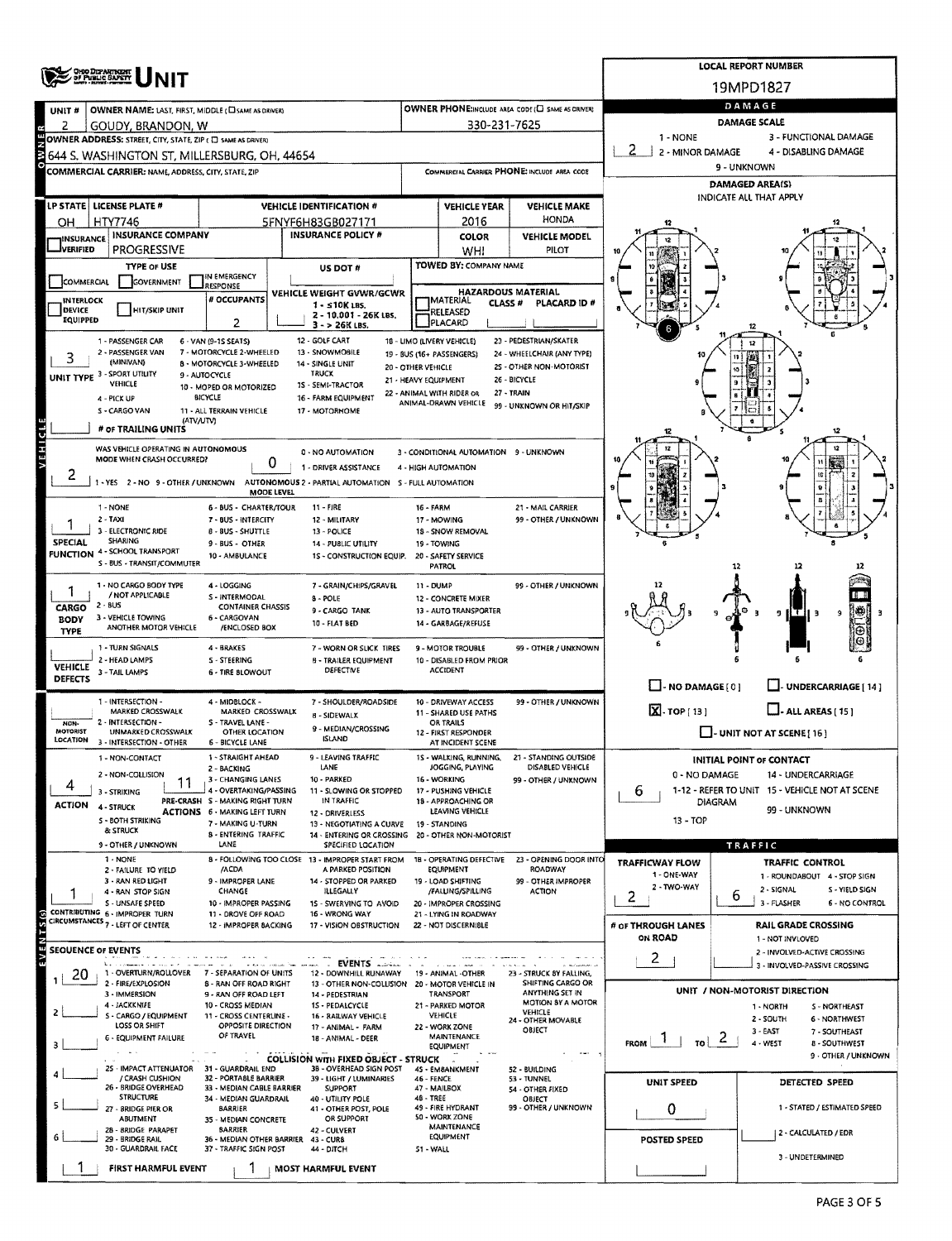|                                                             | <b>ERETHE MOTORIST / NON-MOTORIST</b>    |                                                                                                                       |                   |                                                |                                                                                        |                                                       |                         |                                                                               | <b>LOCAL REPORT NUMBER</b><br>19MPD1827      |                                                    |                                                                                  |                                                     |                                           |                                                |                               |
|-------------------------------------------------------------|------------------------------------------|-----------------------------------------------------------------------------------------------------------------------|-------------------|------------------------------------------------|----------------------------------------------------------------------------------------|-------------------------------------------------------|-------------------------|-------------------------------------------------------------------------------|----------------------------------------------|----------------------------------------------------|----------------------------------------------------------------------------------|-----------------------------------------------------|-------------------------------------------|------------------------------------------------|-------------------------------|
| UNIT #                                                      | NAME: LAST, FIRST, MIDDLE                |                                                                                                                       |                   |                                                |                                                                                        |                                                       |                         |                                                                               | <b>DATE OF BIRTH</b><br>AGE<br><b>GENDER</b> |                                                    |                                                                                  |                                                     |                                           |                                                |                               |
| 1                                                           | BAKER, STEPHANIE, N                      |                                                                                                                       |                   |                                                |                                                                                        |                                                       |                         |                                                                               | 25<br>03/17/1994                             |                                                    |                                                                                  |                                                     |                                           |                                                | F                             |
|                                                             | <b>ADDRESS: STREET, CITY, STATE, ZIP</b> |                                                                                                                       |                   |                                                |                                                                                        |                                                       |                         |                                                                               |                                              | <b>CONTACT PHONE - INCLUDE AREA CODE</b>           |                                                                                  |                                                     |                                           |                                                |                               |
| NON-MOTOR                                                   |                                          | 9274 TR 92, KILLBUCK, OH, 44637                                                                                       |                   |                                                |                                                                                        |                                                       |                         |                                                                               | 330-473-8132                                 |                                                    |                                                                                  |                                                     |                                           |                                                |                               |
|                                                             | INJURIES INJURED<br>TAKEN                | <b>EMS AGENCY (NAME)</b>                                                                                              |                   |                                                |                                                                                        | INJURED TAKEN TO: MEDICAL FACILITY (NAME, CITY)       |                         | <b>SAFETY EQUIPMENT</b><br><b>USED</b>                                        |                                              | <b>SEATING</b><br>DOT-COMPLIANT<br><b>POSITION</b> |                                                                                  |                                                     | AIR BAG USAGE                             | <b>EJECTION</b>                                | <b>TRAPPED</b>                |
| 5                                                           | Вγ<br>$\mathbf{1}$                       |                                                                                                                       |                   |                                                |                                                                                        |                                                       |                         | 4                                                                             |                                              | MC HELMET<br>1<br>1                                |                                                                                  |                                                     | 1                                         | 1                                              |                               |
| <b>DTORIST</b>                                              |                                          | OL STATE OPPERATOR LICENSE NUMBER                                                                                     |                   |                                                | <b>OFFENSE CHARGED</b>                                                                 |                                                       | LOCAL<br>CODE           | OFFENSE DESCRIPTION                                                           |                                              | <b>CITATION NUMBER</b>                             |                                                                                  |                                                     |                                           |                                                |                               |
| OН                                                          |                                          | TS251549                                                                                                              |                   |                                                |                                                                                        |                                                       | $\mathsf{L}$            |                                                                               |                                              |                                                    |                                                                                  |                                                     |                                           |                                                |                               |
| OL CLASS                                                    |                                          | <b>ENDORSEMENT</b><br><b>RESTRICTION SELECT UP TO 3</b>                                                               |                   |                                                | ALCOHOL / DRUG SUSPECTED<br><b>DRIVER</b><br><b>DISTRACTED</b><br>ALCOHOL<br>MARIJUANA |                                                       |                         | <b>CONDITION</b>                                                              | <b>STATUS</b>                                | <b>ALCOHOL TEST</b><br>TYPE<br>VALUE               |                                                                                  | <b>DRUG TEST(S)</b><br><b>STATUS</b><br><b>TYPE</b> |                                           |                                                | <b>RESULTS SELECT UP TO 4</b> |
| 4                                                           |                                          | $18Y_8$                                                                                                               |                   |                                                | OTHER DRUG                                                                             |                                                       |                         | 1                                                                             | 1                                            | 1                                                  |                                                                                  | 1                                                   | 1                                         |                                                |                               |
| UNIT <sub>#</sub>                                           |                                          | NAME: LAST, FIRST, MIDDLE                                                                                             |                   |                                                |                                                                                        |                                                       |                         |                                                                               |                                              |                                                    | DATE OF BIRTH                                                                    |                                                     |                                           | AGE                                            | <b>GENDER</b>                 |
| 2                                                           |                                          | GOUDY, JESSICA, MARIE                                                                                                 |                   |                                                |                                                                                        |                                                       |                         |                                                                               |                                              |                                                    | 09/25/1988                                                                       |                                                     |                                           | 31                                             | F                             |
|                                                             | <b>ADDRESS: STREET, CITY, STATE, ZIP</b> |                                                                                                                       |                   |                                                |                                                                                        |                                                       |                         |                                                                               |                                              |                                                    | <b>CONTACT PHONE - INCLUDE AREA CODE</b>                                         |                                                     |                                           |                                                |                               |
| <b>DTORI</b>                                                |                                          | 664 S WASHINGTON ST, MILLERSBURG, OH, 44654                                                                           |                   |                                                |                                                                                        |                                                       |                         |                                                                               |                                              | 330-231-7625                                       |                                                                                  |                                                     |                                           |                                                |                               |
| V-NON-N                                                     | <b>INJURIES INJURED</b><br><b>TAKEN</b>  | <b>EMS AGENCY (NAME)</b>                                                                                              |                   |                                                |                                                                                        | <b>INJURED TAKEN TO: MEDICAL FACILITY (NAME CITY)</b> |                         | <b>SAFETY EQUIPMENT</b><br>USED                                               |                                              | DOT-COMPLIANT                                      | <b>SEATING</b><br><b>POSITION</b>                                                |                                                     | AIR BAG USAGE                             | EJECTION                                       | <b>TRAPPED</b>                |
| 5                                                           | BY<br>$\pm$ 1.                           |                                                                                                                       |                   |                                                |                                                                                        |                                                       |                         | 4                                                                             |                                              | <b>MC HELMET</b>                                   | 1                                                                                |                                                     | 1                                         | 1                                              | 1                             |
|                                                             |                                          | OL STATE OPPERATOR LICENSE NUMBER                                                                                     |                   |                                                | OFFENSE CHARGED                                                                        |                                                       | LOCAL<br>CODE           | OFFENSE DESCRIPTION                                                           |                                              |                                                    |                                                                                  |                                                     | <b>CITATION NUMBER</b>                    |                                                |                               |
| OН                                                          | SV723189                                 |                                                                                                                       |                   |                                                |                                                                                        |                                                       |                         |                                                                               |                                              |                                                    |                                                                                  |                                                     |                                           |                                                |                               |
| OL CLASS                                                    | <b>ENDORSEMENT</b>                       | <b>RESTRICTION SELECT UP TO 3</b>                                                                                     | <b>DRIVER</b>     | DISTRACTED                                     | ALCOHOL                                                                                | ALCOHOL / DRUG SUSPECTED<br>MARIJUANA                 |                         | <b>CONDITION</b>                                                              | <b>STATUS</b>                                | <b>ALCOHOL TEST</b><br>TYPE                        | VALUE                                                                            | <b>STATUS</b>                                       | TYPE                                      | DRUG TEST(S)                                   | RESULTS SELECT UP TO 4        |
| 4                                                           |                                          |                                                                                                                       | $(BY_1$           |                                                | OTHER DRUG                                                                             |                                                       |                         | -1                                                                            | 1                                            | 1                                                  |                                                                                  | 1                                                   |                                           |                                                |                               |
| UNIT #                                                      |                                          | NAME: LAST, FIRST, MIDDLE                                                                                             |                   |                                                |                                                                                        |                                                       |                         |                                                                               |                                              |                                                    | DATE OF BIRTH                                                                    |                                                     |                                           | <b>AGE</b>                                     | <b>GENDER</b>                 |
|                                                             |                                          |                                                                                                                       |                   |                                                |                                                                                        |                                                       |                         |                                                                               |                                              |                                                    |                                                                                  |                                                     |                                           |                                                |                               |
|                                                             | <b>ADDRESS: STREET, CITY, STATE, ZIP</b> |                                                                                                                       |                   |                                                |                                                                                        |                                                       |                         |                                                                               | <b>CONTACT PHONE - INCLUDE AREA CODE</b>     |                                                    |                                                                                  |                                                     |                                           |                                                |                               |
|                                                             |                                          |                                                                                                                       |                   |                                                |                                                                                        |                                                       |                         |                                                                               |                                              |                                                    |                                                                                  |                                                     |                                           |                                                |                               |
|                                                             | <b>TAKEN</b>                             | <b>INJURIES INJURED</b><br>INJURED TAKEN TO: MEDICAL FACILITY (NAME, CITY)<br><b>EMS AGENCY (NAME)</b><br><b>USED</b> |                   |                                                |                                                                                        |                                                       | <b>SAFETY EQUIPMENT</b> |                                                                               | <b>DOT-COMPLIANT</b>                         | <b>SEATING</b><br><b>POSITION</b>                  |                                                                                  |                                                     |                                           | AIR BAG USAGE EJECTION TRAPPED                 |                               |
|                                                             |                                          | B٧<br>OL STATE OPPERATOR LICENSE NUMBER                                                                               |                   |                                                |                                                                                        |                                                       | LOCAL                   |                                                                               | <b>MC HELMET</b><br><b>CITATION NUMBER</b>   |                                                    |                                                                                  |                                                     |                                           |                                                |                               |
|                                                             |                                          |                                                                                                                       |                   | OFFENSE CHARGED<br>OFFENSE DESCRIPTION<br>CODE |                                                                                        |                                                       |                         |                                                                               |                                              |                                                    |                                                                                  |                                                     |                                           |                                                |                               |
| OL CLASS                                                    | ENDORSEMENT                              | <b>RESTRICTION SELECT UP TO 3</b>                                                                                     | <b>DRIVER</b>     | ALCOHOL / DRUG SUSPECTED                       |                                                                                        |                                                       | <b>CONDITION</b>        | <b>ALCOHOL TEST</b>                                                           |                                              |                                                    | DRUG TEST(S)                                                                     |                                                     |                                           |                                                |                               |
|                                                             |                                          |                                                                                                                       | BY                | <b>DISTRACTED</b>                              | ALCOHOL                                                                                | MARUUANA                                              |                         |                                                                               | <b>STATUS</b>                                | TYPE                                               | VALUE                                                                            | <b>STATUS</b>                                       | TYPE                                      |                                                | RESULTS SELECT UP TO 4        |
|                                                             |                                          |                                                                                                                       |                   |                                                | <b>OTHER DRUG</b>                                                                      |                                                       |                         |                                                                               |                                              |                                                    |                                                                                  |                                                     |                                           |                                                |                               |
|                                                             | <b>INJURIES</b>                          | <b>SEATING POSITION</b>                                                                                               |                   | AIR BAG<br>新1 - NOT DEPLOYED、《源》               |                                                                                        | OL CLASS                                              |                         | OL RESTRICTIONIS) IDRIVER DISTRACTION                                         |                                              |                                                    |                                                                                  |                                                     |                                           | <b>TEST STATUS</b>                             |                               |
| - FATAL<br>2 - SUSPECTED SERIOUS                            |                                          | - FRONT - LEFT SIDE<br>(MOTORCYCLE DRIVER)<br>2 - FRONT - MIDDLE                                                      |                   | 2 DEPLOYED FRONT<br>3 - DEPLOYED SIDE          |                                                                                        | 1 - CLASS A.<br>2 - CLASS B                           |                         | ALCOHOL INTERLOCK<br>DEVICE &                                                 |                                              |                                                    | NOT DISTRACTED.<br>MANUALLY OPERATING AN<br><b>ELECTRONIC </b>                   |                                                     |                                           | 1 - NONE GIVEN<br>2 - TEST REFUSED             |                               |
| INJURY<br>3 - SUSPECTED MINOR                               |                                          | 3 - FRONT - RIGHT SIDE<br>4 - SECOND - LEFT SIDE                                                                      | <b>FRONT/SIDE</b> | 4 - DEPLOYED BOTH                              |                                                                                        | 3 - CLASS C                                           |                         | COL INTRASTATE ONLY<br>- CORRECTIVE LENSES<br>4 - FARM WAIVER                 |                                              |                                                    | COMMUNICATION DEVICE<br>(TEXTING, TYPING,                                        |                                                     | 3 - TEST GIVEN,                           |                                                | CONTAMINATED SAMPLE           |
| INJURY<br>4 - POSSIBLE INJURY                               |                                          | (MOTORCYCLE PASSENGER)<br>S-SECOND - MIDDLE                                                                           |                   | 5 - NOT APPLICABLE<br>9. DEPLOYMENT UNKNOWN    |                                                                                        | 4 - REGULAR CLASS<br>(OHIO = D)                       |                         | S - EXCEPT CLASS A BUS<br>6 - EXCEPT GLASS A                                  |                                              |                                                    | DIAHING)<br>- TALKING ON HANDS-FREE                                              |                                                     | 4 - TEST GIVEN,                           | /UNUSABLE<br>RESULTS KNOWN,                    |                               |
| 5 - NO APPARENT INJURY                                      | $\Delta$ .                               | 6 - SECOND - RIGHT SIDE<br><b>7 - THIRD - LEFT SIDE</b>                                                               |                   |                                                |                                                                                        | 5 - M/C MOPED ONLY                                    |                         | <b>&amp; CLASS B BUS</b><br>7 - EXCEPT TRACTOR-TRAILER®                       |                                              |                                                    | <b>COMMUNICATION DEVICE</b><br>4- TALKING ON HAND-HELD                           |                                                     | S - TEST GIVEN, .                         | <b>RESULTS UNKNOWN</b>                         |                               |
|                                                             | <b>INJURIES TAKEN BY</b>                 | (MOTORCYCLE SIDE CAR)<br>8 - THIRD - MIDDLE                                                                           | 1 - NOT EIECTED   | <b>EJECTION</b>                                |                                                                                        | 6 - NO VALID OL.                                      |                         | 8 - INTERMEDIATE LICENSE<br>RESTRICTIONS                                      |                                              |                                                    | <b>COMMUNICATION DEVICE:</b><br>5 - OTHER ACTIVITY WITH AN                       |                                                     |                                           |                                                | <b>ALCOHOL TEST TYPE</b>      |
| 1 - NOT TRANSPORTED<br><b>/TREATED AT SCENE:</b>            |                                          | !9 - THIRD - RIGHT 5IDE<br>10 - SLEEPER SECTION                                                                       |                   | 2 - PARTIALLY EJECTED<br>S - TOTALLY EJECTED.  |                                                                                        | OL ENDORSEMENT                                        |                         | LEARNER'S PERMIT<br><b>RESTRICTIONS</b>                                       |                                              |                                                    | ELECTRONIC DEVICE<br>6 - PASSENGER<br><b>AOTHER DISTRACTION</b>                  |                                                     | 1 - NONE<br>2 BLOOD                       |                                                |                               |
| 2 - EMS                                                     | 78.                                      | OF TRUCK CAB<br>11 - PASSENGER IN                                                                                     |                   | 4 - NOT APPLICABLE®                            |                                                                                        | H - HAZMAT<br>M - MOTORCYCLE                          |                         | 10 - LIMITED TO DAYLIGHT<br>ONLY CEPS                                         |                                              |                                                    | INSIDE THE VEHICLE's?<br><b>8 - OTHER DISTRACTION</b>                            |                                                     | 3 - URINE<br>4 - BREATH                   |                                                |                               |
| 3 - POLICE<br>9 - OTHER / UNKNOWN                           |                                          | <b><i>COTHER ENCLOSED CARGO</i></b><br>AREA (NON-TRAILING UNIT.                                                       | 1 - NOT TRAPPED   | <b>TRAPPED</b>                                 |                                                                                        | P - PASSENGER                                         |                         | 11 - LIMITED TO EMPLOYMENT<br>12 - LIMITED - OTHER<br>13 - MECHANICAL DEVICES |                                              |                                                    | <b><i>NOUTSIDE THE VEHICLE</i></b><br>3 FOTHER / UNKNOWN .                       |                                                     | 5 - OTHER                                 |                                                |                               |
|                                                             | SAFETY EQUIPMENT                         | BUS, PICK-UP WITH CAP)<br>12 - PASSENGER IN                                                                           |                   | 2 - EXTRICATED BY<br>MECHANICAL MEANS          |                                                                                        | 'N - TANKER,<br>Q - MOTOR SCOOTER                     |                         | (SPECIAL BRAKES, HAND<br><b>CONTROLS, OR OTHER</b>                            |                                              |                                                    | <b>CONDITION</b>                                                                 |                                                     | - NONE                                    |                                                | <b>DRUG TEST TYPE</b>         |
| 1 - NONE USED                                               | in in the                                | UNENCLOSED CARGO AREA 3 - FREED BY<br>: 13 - TRAILING UNIT                                                            |                   |                                                | NON-MECHANICAL MEANS                                                                   | R - THREE-WHEEL,                                      |                         | <b>ADAPTIVE DEVICES)</b><br>14 - MILITARY VEHICLES ONLY                       |                                              |                                                    | 1 APPARENTLY NORMAL<br>2" PHYSICAL IMPAIRMENT                                    |                                                     | 2 <sup>%</sup> BLOOD<br><b>73 - URINE</b> |                                                |                               |
| 2 - SHOULDER BELT ONLY<br><b>USED</b>                       |                                          | 14~ RIDING ON VEHICLE<br>EXTERIOR                                                                                     |                   |                                                |                                                                                        | <b>MOTORCYCLE</b><br><b>S - SCHOOL BUS'</b>           |                         | 15 - MOTOR VEHICLES.<br>WITHOUT AIR BRAKES                                    |                                              |                                                    | <b>EMOTIONAL (E.G.)</b><br>DEPRESSED, ANGRY,                                     |                                                     | 4 - OTHER                                 |                                                |                               |
| 3 - LAP BELT ONLY USED<br>4 - SHOULDER & LAP BELT           |                                          | (NON-TRAILING UNIT)<br>15 - NON-MOTORIST                                                                              |                   |                                                |                                                                                        | T - DOUBLE & TRIPLE<br><b>TRAILERS A</b>              |                         | 16 - OUTSIDE MIRROR<br>17 - PROSTHETIC AID                                    |                                              | 4-ILLNESS                                          | adisturbed), a a                                                                 |                                                     |                                           | €1 - AMPHETAMINES.                             | DRUG TEST RESULT(S)           |
| ય∪SED દૂક અુ <sup>જ</sup> ેઇ,<br>5 - CHILD RESTRAINT SYSTEM |                                          | 99. OTHER / UNKNOWN.                                                                                                  |                   |                                                |                                                                                        | X - TANKER / HAZMAT                                   |                         | 18 -∘OTHER∑                                                                   |                                              |                                                    | 5 - FELL ASLEEP, FAINTED,<br>FATIGUED, ETC.                                      |                                                     |                                           | <b>2-BARBITURATES</b><br>3 - BENZODIAZEPINES - |                               |
| - FORWARD FACING<br>6 - CHILD RESTRAINT SYSTEM              |                                          |                                                                                                                       |                   |                                                |                                                                                        | <b>GENDER</b>                                         |                         |                                                                               |                                              |                                                    | -JUNDER THE INFLUENCE OF $\mathbb{P}\{4\}$ CANNABINOIDS<br>MEDICATIONS / DRUGS / |                                                     | $\sim$ 35 - COCAINE                       |                                                |                               |
| - REAR FACING<br>$7 - 800$ STER SEAT;                       |                                          |                                                                                                                       |                   |                                                |                                                                                        | <b>F-FEMALE.</b>                                      |                         |                                                                               |                                              |                                                    | <b>ALCOHOL</b><br>9'- OTHER / UNKNOWN                                            |                                                     | <b>37 - OTHER</b>                         | 6 - OPIATES / OPIOIDS                          |                               |
| 8 - HELMET USED <sup>®</sup><br>9 - PROTECTIVE PADS USED    |                                          |                                                                                                                       |                   |                                                |                                                                                        | M - MALE<br>U ∹OTHER / UNKNOWN                        |                         |                                                                               |                                              |                                                    |                                                                                  |                                                     |                                           | 18 - NEGATIVE RESULTS.                         |                               |
| (ELBOWS, KNEES, ETC)<br>10 - REFLECTIVE CLOTHING            |                                          |                                                                                                                       |                   |                                                |                                                                                        |                                                       |                         |                                                                               |                                              |                                                    |                                                                                  |                                                     |                                           |                                                |                               |
| 11 - LIGHTING - PEDESTRIAN<br>/ BICYCLE ONLY.               |                                          |                                                                                                                       |                   |                                                |                                                                                        |                                                       |                         |                                                                               |                                              |                                                    |                                                                                  |                                                     |                                           |                                                | '初图 B                         |
| 99 - OTHER / UNKNOWN                                        |                                          |                                                                                                                       |                   |                                                |                                                                                        |                                                       |                         |                                                                               |                                              |                                                    |                                                                                  |                                                     |                                           |                                                |                               |

 $\bar{\beta}$ 

 $\mathcal{L}_{\mathcal{L}}$